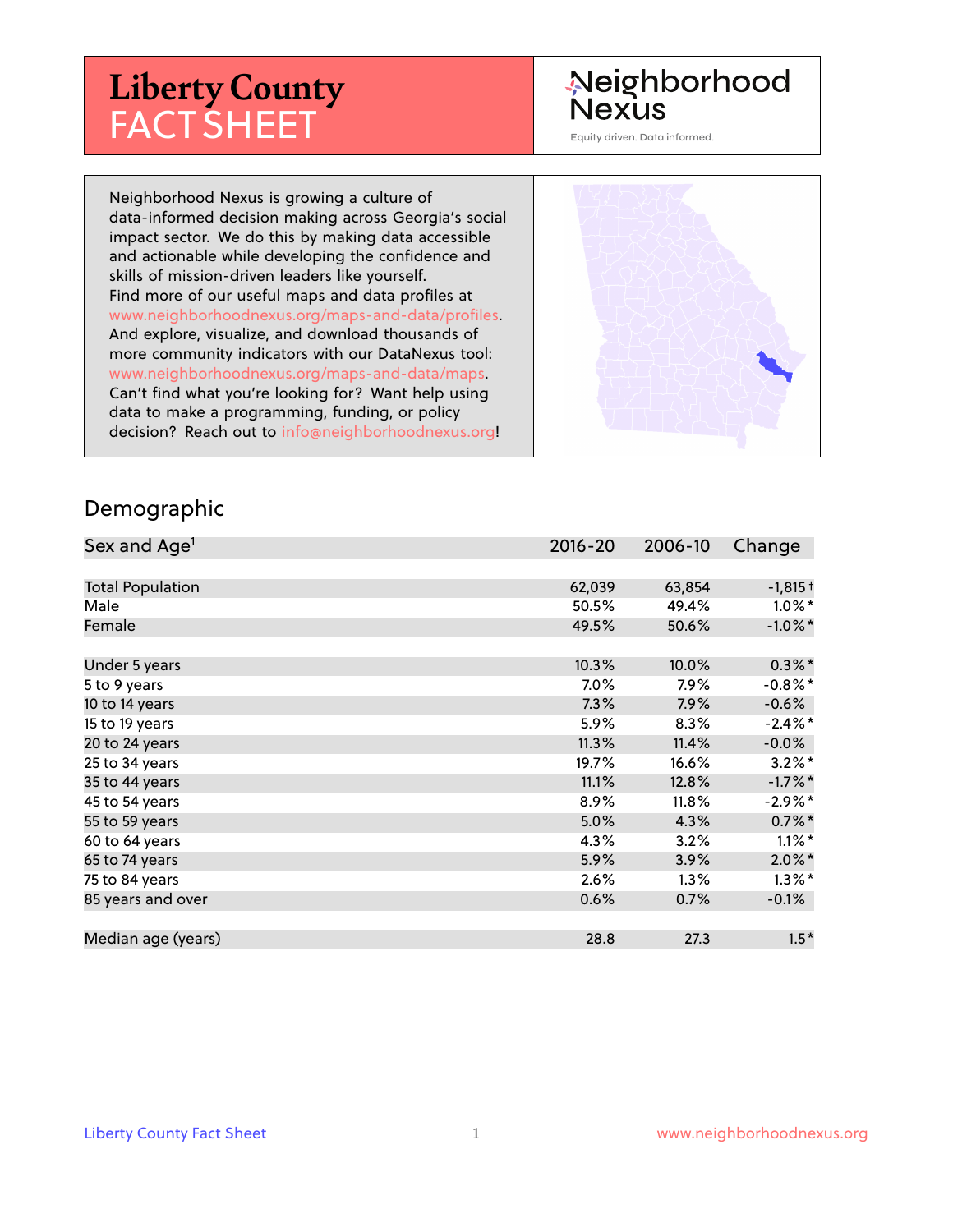# Demographic, continued...

| Race <sup>2</sup>                                   | $2016 - 20$ | 2006-10 | Change     |
|-----------------------------------------------------|-------------|---------|------------|
| <b>Total population</b>                             | 62,039      | 63,854  | $-1,815+$  |
| One race                                            | 91.3%       | 96.7%   | $-5.4\%$ * |
| White                                               | 43.7%       | 47.1%   | $-3.3\%$ * |
| <b>Black or African American</b>                    | 40.7%       | 42.2%   | $-1.5%$ *  |
| American Indian and Alaska Native                   | 0.5%        | 0.5%    | $-0.0%$    |
| Asian                                               | 1.9%        | 1.9%    | 0.0%       |
| Native Hawaiian and Other Pacific Islander          | 0.5%        | 0.7%    | $-0.2%$    |
| Some other race                                     | 4.0%        | 4.3%    | $-0.3%$    |
| Two or more races                                   | 8.7%        | 3.3%    | $5.4\%$ *  |
| Race alone or in combination with other race(s) $3$ | $2016 - 20$ | 2006-10 | Change     |
| Total population                                    | 62,039      | 63,854  | $-1,815+$  |
| White                                               | 50.6%       | 49.9%   | 0.7%       |
| <b>Black or African American</b>                    | 46.5%       | 43.9%   | $2.6\%$ *  |
| American Indian and Alaska Native                   | 2.2%        | 1.1%    | $1.1\%$ *  |
| Asian                                               | 3.4%        | 2.8%    | $0.7\%$ *  |
| Native Hawaiian and Other Pacific Islander          | 1.0%        | 1.0%    | 0.0%       |
| Some other race                                     | 6.4%        | 4.9%    | $1.5\%$ *  |
| Hispanic or Latino and Race <sup>4</sup>            | $2016 - 20$ | 2006-10 | Change     |
| <b>Total population</b>                             | 62,039      | 63,854  | $-1,815+$  |
| Hispanic or Latino (of any race)                    | 12.7%       | 9.5%    | $3.1\%$ t  |
| Not Hispanic or Latino                              | 87.3%       | 90.5%   | $-3.1%$ +  |
| White alone                                         | 38.3%       | 43.2%   | $-4.9%$ *  |
| Black or African American alone                     | 40.0%       | 41.6%   | $-1.6\%$ * |
| American Indian and Alaska Native alone             | 0.4%        | 0.4%    | $-0.0%$    |
| Asian alone                                         | 1.8%        | 1.9%    | $-0.0%$    |
| Native Hawaiian and Other Pacific Islander alone    | 0.5%        | 0.6%    | $-0.0%$    |
| Some other race alone                               | 0.3%        | 0.3%    | 0.0%       |
| Two or more races                                   | 6.0%        | 2.5%    | $3.4\%$ *  |
| U.S. Citizenship Status <sup>5</sup>                | $2016 - 20$ | 2006-10 | Change     |
| Foreign-born population                             | 3,826       | 4,201   | $-375$     |
| Naturalized U.S. citizen                            | 55.3%       | 61.0%   | $-5.6%$    |
| Not a U.S. citizen                                  | 44.7%       | 39.0%   | 5.6%       |
| Citizen, Voting Age Population <sup>6</sup>         | $2016 - 20$ | 2006-10 | Change     |
|                                                     |             |         |            |
| Citizen, 18 and over population                     | 43,056      | 43,044  | 12         |
| Male                                                | 51.7%       | 49.8%   | $1.9\%$ *  |
| Female                                              | 48.3%       | 50.2%   | $-1.9%$ *  |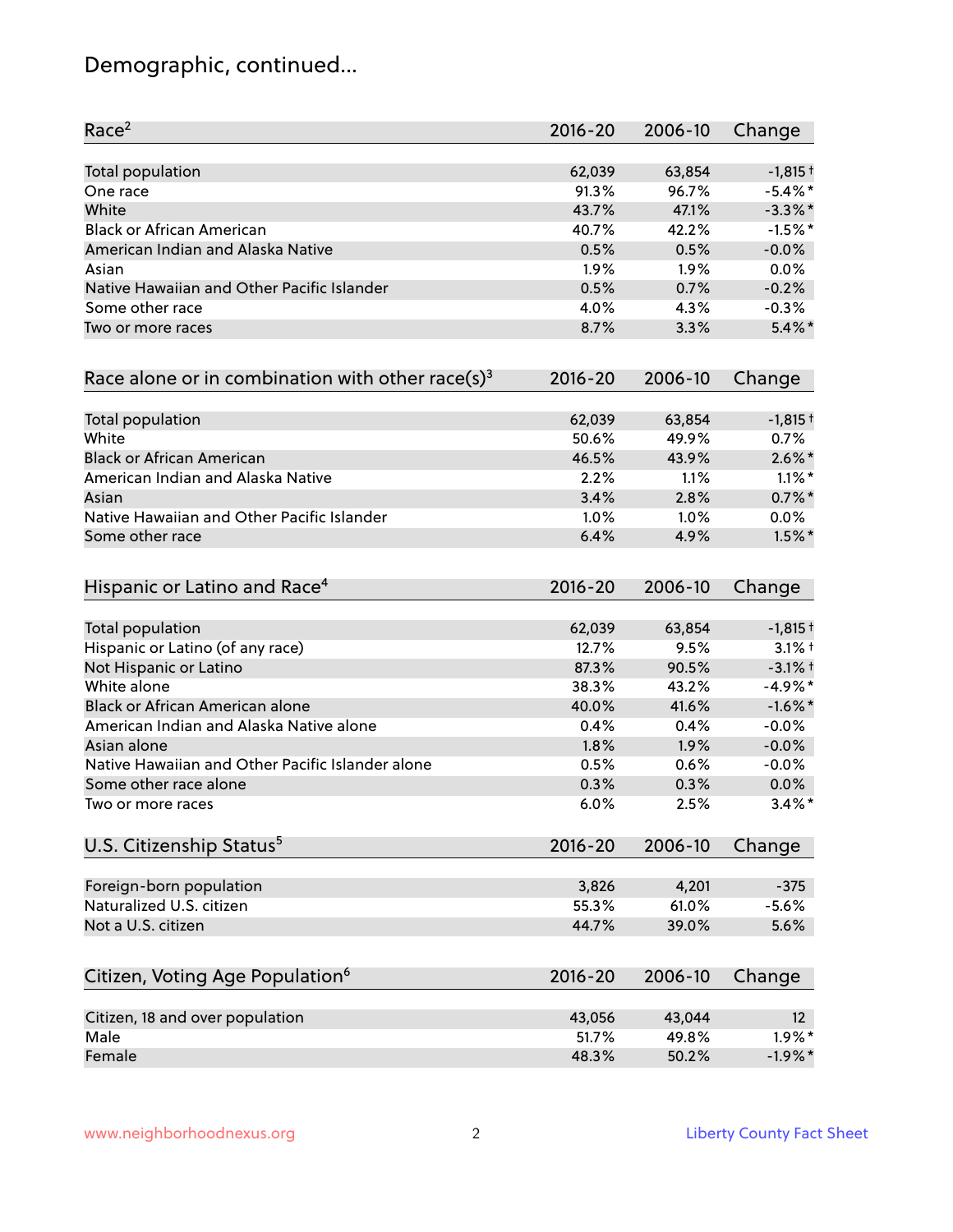#### Economic

| Income <sup>7</sup>                                 | $2016 - 20$ | 2006-10 | Change     |
|-----------------------------------------------------|-------------|---------|------------|
|                                                     |             |         |            |
| All households                                      | 24,053      | 22,626  | $1,427*$   |
| Less than \$10,000                                  | 6.8%        | 8.9%    | $-2.1\%$ * |
| \$10,000 to \$14,999                                | 3.5%        | 5.3%    | $-1.9%$ *  |
| \$15,000 to \$24,999                                | 9.7%        | 13.2%   | $-3.6\%$ * |
| \$25,000 to \$34,999                                | 11.3%       | 14.3%   | $-2.9\%$ * |
| \$35,000 to \$49,999                                | 18.3%       | 16.1%   | 2.2%       |
| \$50,000 to \$74,999                                | 22.2%       | 21.2%   | 1.0%       |
| \$75,000 to \$99,999                                | 12.6%       | 12.3%   | 0.3%       |
| \$100,000 to \$149,999                              | 10.9%       | 6.3%    | 4.6%*      |
| \$150,000 to \$199,999                              | 3.2%        | 1.5%    | $1.7\%$ *  |
| \$200,000 or more                                   | 1.6%        | 0.8%    | $0.8\%$ *  |
| Median household income (dollars)                   | 50,411      | 42,674  | $7,737*$   |
| Mean household income (dollars)                     | 61,342      | 50,303  | 11,039*    |
| With earnings                                       | 83.7%       | 86.2%   | $-2.5%$ *  |
| Mean earnings (dollars)                             | 57,404      | 47,922  | 9,481*     |
| <b>With Social Security</b>                         | 22.8%       | 17.0%   | $5.8\%$ *  |
| Mean Social Security income (dollars)               | 17,492      | 13,187  | 4,305*     |
| With retirement income                              | 21.8%       | 18.9%   | $3.0\%$ *  |
| Mean retirement income (dollars)                    | 23,936      | 18,249  | 5,687*     |
| With Supplemental Security Income                   | 3.8%        | 2.5%    | $1.3\%$ *  |
| Mean Supplemental Security Income (dollars)         | 9,852       | 8,019   | $1,833*$   |
| With cash public assistance income                  | 1.6%        | 1.3%    | 0.3%       |
| Mean cash public assistance income (dollars)        | 2,754       | 4,849   | $-2,095$   |
| With Food Stamp/SNAP benefits in the past 12 months | 13.8%       | 9.0%    | 4.7%*      |
|                                                     |             |         |            |
| Families                                            | 16,734      | 16,679  | 55         |
| Less than \$10,000                                  | 6.9%        | 8.0%    | $-1.1%$    |
| \$10,000 to \$14,999                                | 2.8%        | 3.9%    | $-1.2%$    |
| \$15,000 to \$24,999                                | 6.8%        | 11.2%   | $-4.4\%$ * |
| \$25,000 to \$34,999                                | 11.0%       | 13.3%   | $-2.3%$    |
| \$35,000 to \$49,999                                | 18.0%       | 16.8%   | 1.3%       |
| \$50,000 to \$74,999                                | 24.0%       | 22.0%   | 1.9%       |
| \$75,000 to \$99,999                                | 13.8%       | 14.3%   | $-0.5%$    |
| \$100,000 to \$149,999                              | 10.5%       | 7.9%    | $2.6\%$ *  |
| \$150,000 to \$199,999                              | 4.1%        | 1.8%    | $2.3\%$ *  |
| \$200,000 or more                                   | 2.2%        | 0.8%    | $1.4\%$ *  |
| Median family income (dollars)                      | 54,347      | 46,818  | 7,529*     |
| Mean family income (dollars)                        | 65,203      | 53,988  | $11,215*$  |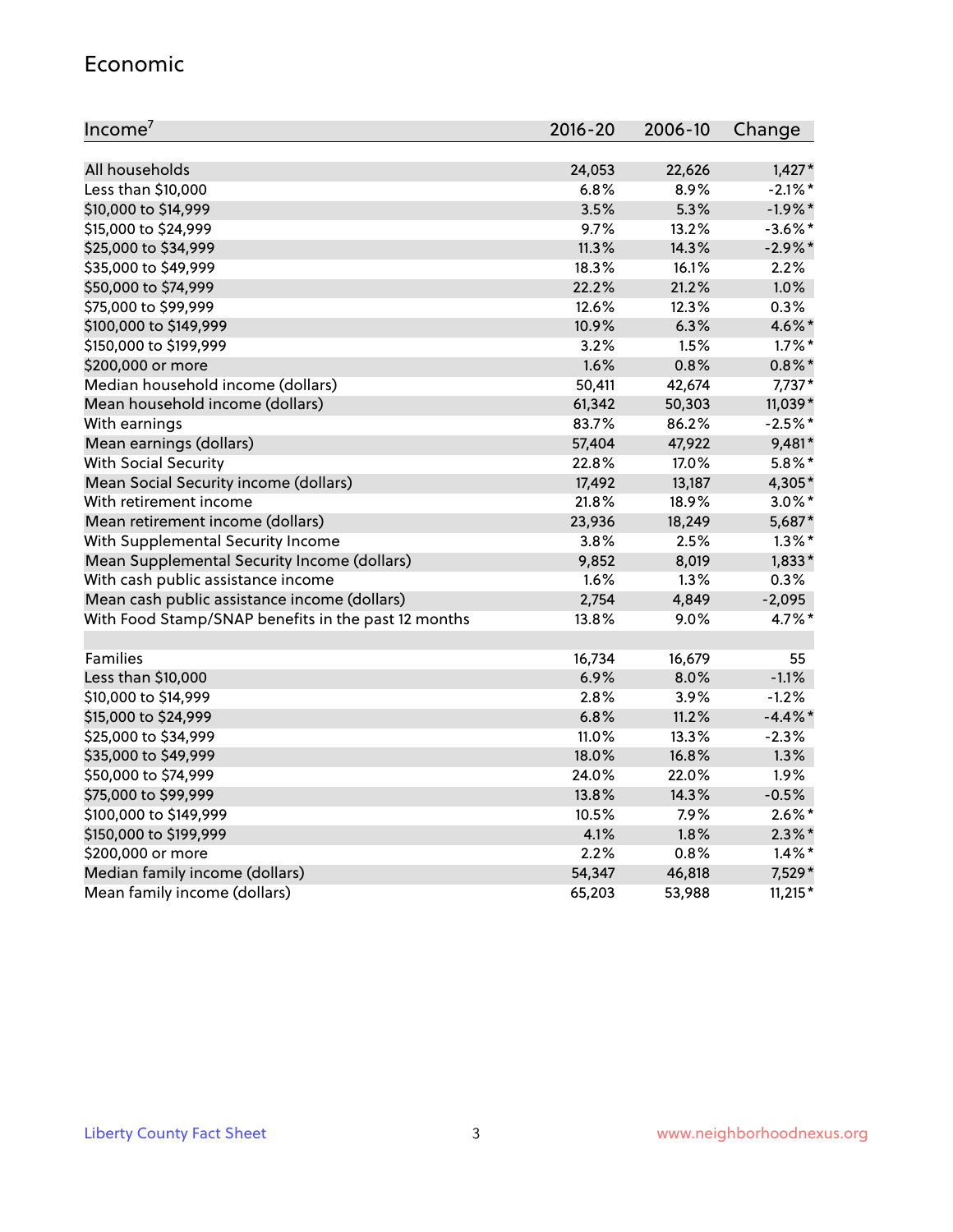### Economic, continued...

| Income, continued <sup>8</sup>                           | $2016 - 20$    | 2006-10        | Change          |
|----------------------------------------------------------|----------------|----------------|-----------------|
|                                                          |                |                |                 |
| Nonfamily households                                     | 7,319          | 5,947          | $1,372*$        |
| Median nonfamily income (dollars)                        | 38,514         | 30,433         | 8,081*          |
| Mean nonfamily income (dollars)                          | 47,996         | 36,584         | $11,412*$       |
|                                                          |                |                |                 |
| Median earnings for workers (dollars)                    | 31,266         | 26,335         | 4,931*          |
| Median earnings for male full-time, year-round workers   | 40,425         | 35,881         | 4,544*          |
| (dollars)                                                |                |                |                 |
| Median earnings for female full-time, year-round workers | 33,951         | 31,159         | $2,792*$        |
| (dollars)                                                |                |                |                 |
|                                                          |                |                |                 |
| Per capita income (dollars)                              | 24,121         | 18,662         | 5,459*          |
|                                                          |                |                |                 |
| Families and People Below Poverty Level <sup>9</sup>     | $2016 - 20$    | 2006-10        |                 |
|                                                          |                |                | Change          |
| <b>All families</b>                                      |                |                |                 |
|                                                          | 14.6%<br>21.8% | 15.0%<br>21.5% | $-0.5%$<br>0.2% |
| With related children under 18 years                     | 17.5%          | 23.4%          | $-6.0%$         |
| With related children under 5 years only                 |                |                |                 |
| Married couple families                                  | 5.8%<br>7.4%   | 4.0%           | 1.8%            |
| With related children under 18 years                     |                | 5.4%           | 2.0%            |
| With related children under 5 years only                 | 1.0%           | 8.4%           | $-7.4\%$ *      |
| Families with female householder, no husband present     | 39.4%          | 43.2%          | $-3.8%$         |
| With related children under 18 years                     | 49.5%          | 50.6%          | $-1.1%$         |
| With related children under 5 years only                 | 55.4%          | 51.6%          | 3.8%            |
| All people                                               | 14.6%          | 17.8%          | $-3.2\%$ *      |
| Under 18 years                                           | 19.7%          | 26.2%          | $-6.4\%$ *      |
| Related children under 18 years                          | 19.7%          | 26.0%          | $-6.3\%$ *      |
| Related children under 5 years                           | 21.2%          | 29.4%          | $-8.2\%$ *      |
| Related children 5 to 17 years                           | 18.8%          | 24.3%          | $-5.5%$         |
| 18 years and over                                        | 12.5%          | 14.0%          | $-1.5%$         |
| 18 to 64 years                                           | 12.9%          | 14.1%          | $-1.2%$         |
| 65 years and over                                        | 10.1%          | 13.4%          | $-3.3%$         |
| People in families                                       | 14.0%          | 16.3%          | $-2.3%$         |
| Unrelated individuals 15 years and over                  | 17.8%          | 27.2%          | $-9.4\%$ *      |
|                                                          |                |                |                 |
| Non-Hispanic white people                                | 10.7%          | 13.9%          | $-3.2\%$ *      |
| Black or African-American people                         | 15.2%          | 20.1%          | $-4.9%$ *       |
| Asian people                                             | 5.9%           | 13.5%          | $-7.6%$         |
| Hispanic or Latino people                                | 20.4%          | 23.6%          | $-3.2%$         |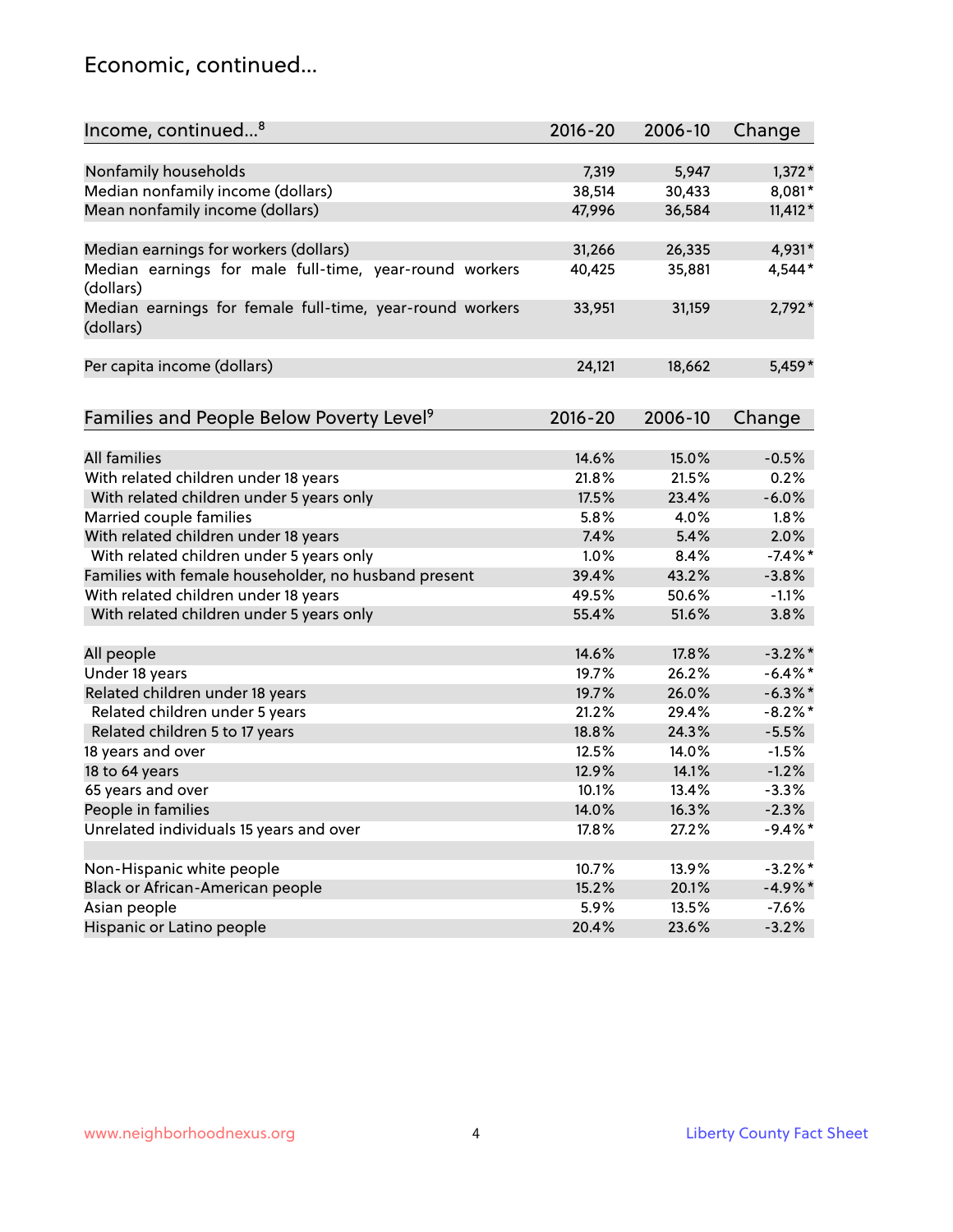# Employment

| Employment Status <sup>10</sup>                                                               | 2010        | 2020    | Change     |
|-----------------------------------------------------------------------------------------------|-------------|---------|------------|
| In Labor Force                                                                                | 25,741      | 26,927  | 26,927     |
| Unemployment Rate                                                                             | 6.2%        | 9.0%    | $-2.8%$    |
| Industry <sup>11</sup>                                                                        | $2016 - 20$ | 2006-10 | Change     |
|                                                                                               |             |         |            |
| Civilian employed population 16 years and over                                                | 22,707      | 23,155  | $-448$     |
| Agriculture, forestry, fishing and hunting, and mining                                        | 0.7%        | 0.3%    | $0.4\%$ *  |
| Construction                                                                                  | 4.4%        | 6.2%    | $-1.9%$ *  |
| Manufacturing                                                                                 | 9.3%        | 6.8%    | $2.5%$ *   |
| Wholesale trade                                                                               | 1.2%        | 1.1%    | 0.1%       |
| Retail trade                                                                                  | 13.6%       | 13.3%   | 0.3%       |
| Transportation and warehousing, and utilities                                                 | 8.4%        | 6.5%    | $2.0\%$ *  |
| Information                                                                                   | 1.1%        | 2.0%    | $-0.9%$    |
| Finance and insurance, and real estate and rental and leasing                                 | 4.8%        | 3.6%    | $1.2\%$ *  |
| Professional, scientific, and management, and administrative<br>and waste management services | 9.2%        | 7.6%    | 1.6%       |
| Educational services, and health care and social assistance                                   | 21.0%       | 19.7%   | 1.3%       |
| Arts, entertainment, and recreation, and accommodation and<br>food services                   | 8.0%        | 10.4%   | $-2.4%$    |
| Other services, except public administration                                                  | 4.5%        | 5.4%    | $-0.8%$    |
| Public administration                                                                         | 13.9%       | 17.2%   | $-3.4\%$ * |
| Occupation <sup>12</sup>                                                                      | $2016 - 20$ | 2006-10 | Change     |
|                                                                                               |             |         |            |
| Civilian employed population 16 years and over                                                | 22,707      | 23,155  | $-448$     |
| Management, business, science, and arts occupations                                           | 31.0%       | 24.9%   | $6.1\%$ *  |
| Service occupations                                                                           | 20.4%       | 20.7%   | $-0.2%$    |
| Sales and office occupations                                                                  | 19.7%       | 27.4%   | $-7.7\%$ * |
| Natural<br>and<br>resources,<br>construction,<br>maintenance<br>occupations                   | 10.4%       | 12.5%   | $-2.1%$    |
| Production, transportation, and material moving occupations                                   | 18.5%       | 14.6%   | $3.9\%$ *  |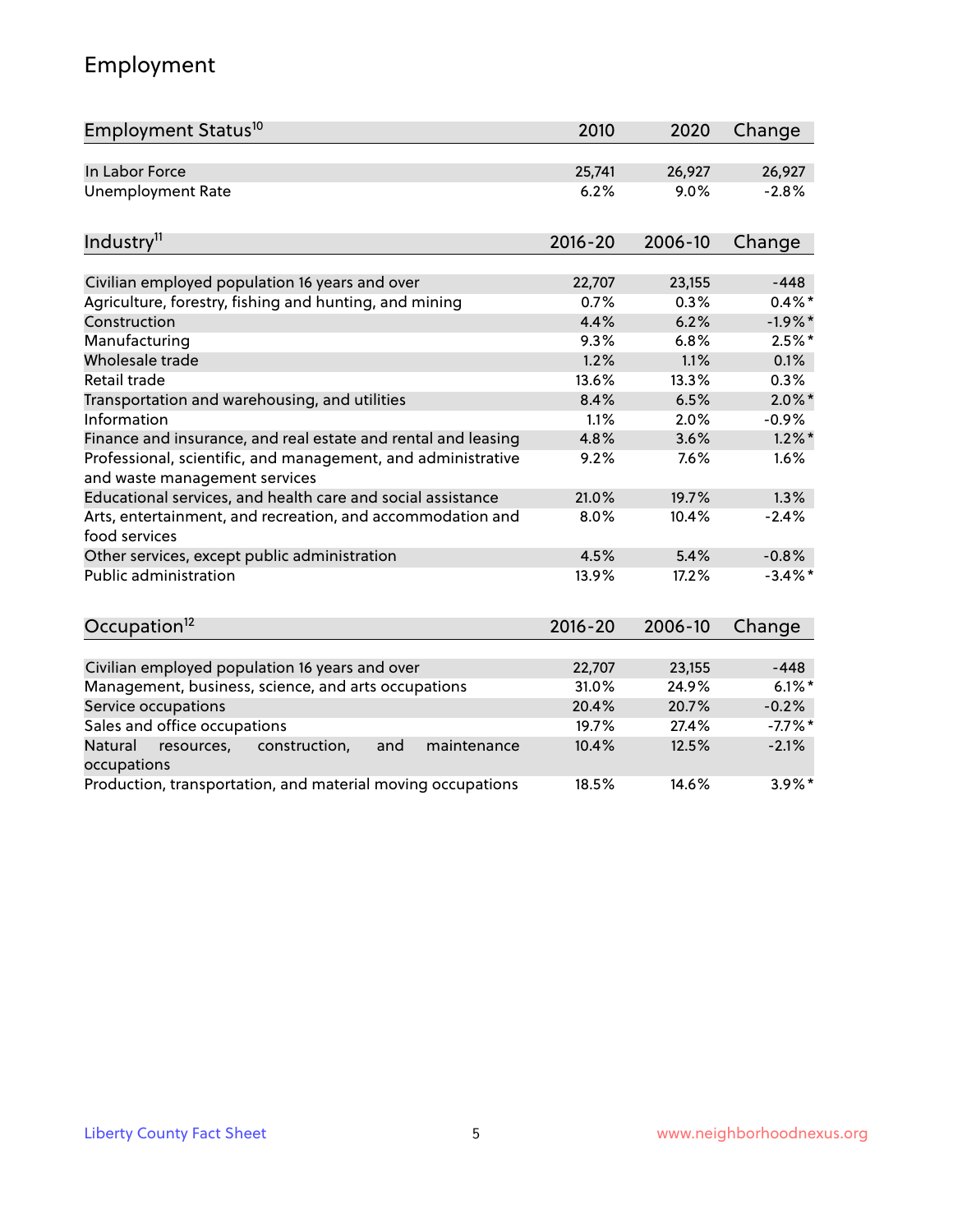# Employment, continued...

| Class of Worker <sup>13</sup>                          | $2016 - 20$ | 2006-10 | Change     |
|--------------------------------------------------------|-------------|---------|------------|
| Civilian employed population 16 years and over         | 22,707      | 23,155  | $-448$     |
| Private wage and salary workers                        | 66.9%       | 61.4%   | 5.5%*      |
| Government workers                                     | 28.0%       | 34.9%   | $-6.9\%$ * |
| Self-employed in own not incorporated business workers | 5.0%        | 3.6%    | $1.3\%$ *  |
| <b>Unpaid family workers</b>                           | 0.1%        | 0.0%    | 0.1%       |
| Job Flows <sup>14</sup>                                | 2019        | 2010    | Change     |
|                                                        |             |         |            |
| Total Jobs in county                                   | 15,379      | 12,998  | 2,381      |
| Held by residents of county                            | 43.6%       | 43.9%   | $-0.3%$    |
| Held by non-residents of county                        | 56.4%       | 56.1%   | 0.3%       |
|                                                        |             |         |            |
| Jobs by Industry Sector <sup>15</sup>                  | 2019        | 2010    | Change     |
| Total Jobs in county                                   | 15,379      | 12,998  | 2,381      |
| <b>Goods Producing sectors</b>                         | 17.4%       | 17.6%   | $-0.2%$    |
| Trade, Transportation, and Utilities sectors           | 21.8%       | 22.9%   | $-1.1%$    |
| All Other Services sectors                             | 60.8%       | 59.5%   | 1.4%       |
|                                                        |             |         |            |
| Total Jobs in county held by county residents          | 6,711       | 5,709   | 1,002      |
| <b>Goods Producing sectors</b>                         | 13.5%       | 16.4%   | $-2.9%$    |
| Trade, Transportation, and Utilities sectors           | 16.8%       | 15.7%   | 1.1%       |
| All Other Services sectors                             | 69.7%       | 67.9%   | 1.8%       |
|                                                        |             |         |            |
| Jobs by Earnings <sup>16</sup>                         | 2019        | 2010    | Change     |
| Total Jobs in county                                   | 15,379      | 12,998  | 2,381      |
| Jobs with earnings \$1250/month or less                | 26.3%       | 32.0%   | $-5.8%$    |
| Jobs with earnings \$1251/month to \$3333/month        | 37.1%       | 40.5%   | $-3.5%$    |
| Jobs with earnings greater than \$3333/month           | 36.7%       | 27.4%   | 9.3%       |
|                                                        |             |         |            |
| Total Jobs in county held by county residents          | 6,711       | 5,709   | 1,002      |
| Jobs with earnings \$1250/month or less                | 28.4%       | 32.5%   | $-4.1%$    |
| Jobs with earnings \$1251/month to \$3333/month        | 42.4%       | 43.5%   | $-1.1\%$   |
| Jobs with earnings greater than \$3333/month           | 29.1%       | 23.9%   | 5.2%       |
|                                                        |             |         |            |
| Jobs by Age of Worker <sup>17</sup>                    | 2019        | 2010    | Change     |
| Total Jobs in county                                   | 15,379      | 12,998  | 2,381      |
| Jobs with workers age 29 or younger                    | 25.0%       | 27.3%   | $-2.3%$    |
|                                                        | 53.0%       | 58.1%   | $-5.1%$    |
| Jobs with workers age 30 to 54                         |             |         |            |
| Jobs with workers age 55 or older                      | 22.0%       | 14.6%   | 7.4%       |
| Total Jobs in county held by county residents          | 6,711       | 5,709   | 1,002      |
| Jobs with workers age 29 or younger                    | 23.5%       | 24.7%   | $-1.2%$    |
| Jobs with workers age 30 to 54                         | 51.2%       | 59.3%   | $-8.1%$    |
| Jobs with workers age 55 or older                      | 25.3%       | 16.0%   | 9.3%       |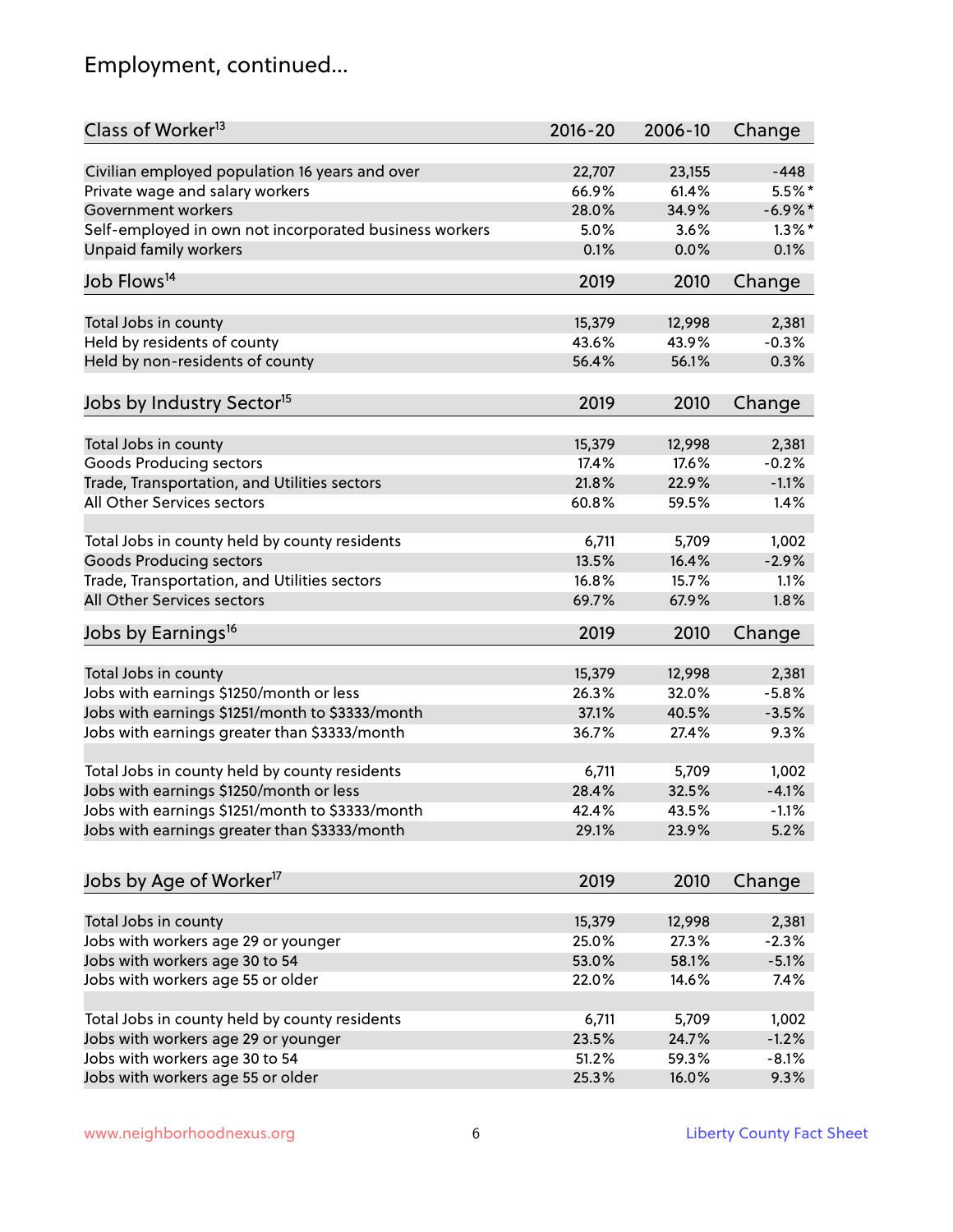#### Education

| Early Learning <sup>18</sup>                        |              |              | 2022         |
|-----------------------------------------------------|--------------|--------------|--------------|
| Licensed Capacity of Early Learning Centers         |              |              | 1,450        |
| Licenced capacity per 1,000 children ages 0-4       |              |              | 228.1        |
| School Enrollment <sup>19</sup>                     | 2022         | 2010         | Change       |
|                                                     |              |              |              |
| <b>Enrolled in Public School</b>                    | 10,418       | 10,384       | 34           |
| White<br><b>Black or African-American</b>           | 20.9%        | 30.6%        | $-9.7%$      |
|                                                     | 53.2%        | 52.0%        | 1.2%         |
| Asian                                               | 0.8%         | 1.9%         | $-1.1%$      |
| <b>Native American</b><br>Pacific Islander          | 0.2%         | 0.4%         | $-0.2%$      |
| <b>Biracial or Multi-Racial</b>                     | 0.9%<br>9.8% | 0.0%<br>5.7% | 0.0%<br>4.1% |
|                                                     |              |              |              |
| Hispanic or Latino                                  | 14.3%        | 9.3%         | 5.0%         |
| Georgia Milestones: 3rd Grade Reading <sup>20</sup> |              |              | 2019         |
| Number of Students Tested                           |              |              | 709          |
| Proficient or Distinguished                         |              |              | 38.6%        |
|                                                     |              |              |              |
| Georgia Milestones: 8th Grade Math <sup>21</sup>    |              |              | 2019         |
| Number of Students Tested                           |              |              | 765          |
| Proficient or Distinguished                         |              |              | 34.2%        |
| Graduation Rates <sup>22</sup>                      | 2021         | 2012         | Change       |
| Cohort                                              |              | 720          |              |
|                                                     | 634          | 72.6%        | -86<br>19.5% |
| <b>High School Graduation Rate</b>                  | 92.1%        |              |              |
| Educational Attainment <sup>23</sup>                | $2016 - 20$  | 2006-10      | Change       |
| Population 25 years and over                        | 36,054       | 34,823       | $1,231*$     |
| Less than 9th grade                                 | 2.5%         | 2.9%         | $-0.4%$      |
| 9th to 12th grade, no diploma                       | 5.7%         | 8.5%         | $-2.8\%$ *   |
| High school graduate (includes equivalency)         | 29.6%        | 34.6%        | $-5.0\%$ *   |
| Some college, no degree                             | 31.2%        | 26.8%        | $4.4\%$ *    |
| Associate's degree                                  | 11.8%        | 11.0%        | 0.8%         |
| Bachelor's degree                                   | 13.2%        | 10.8%        | $2.4\%*$     |
| Graduate or professional degree                     | 6.1%         | 5.5%         | 0.6%         |
|                                                     |              |              |              |
| Percent high school graduate or higher              | 91.9%        | 88.7%        | 3.2%         |
| Percent bachelor's degree or higher                 | 19.3%        | 16.3%        | $3.0\%$ *    |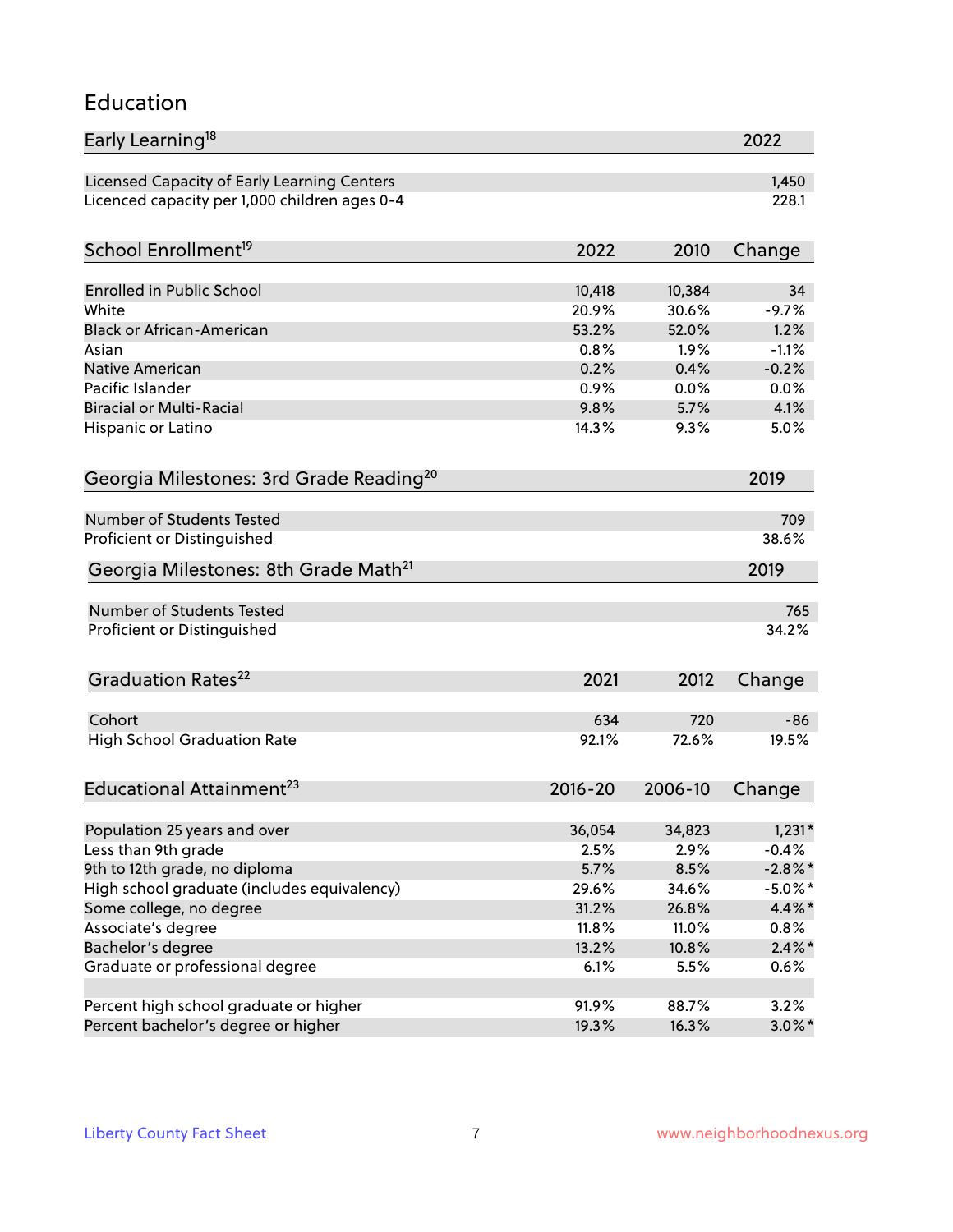### Housing

| Households by Type <sup>24</sup>                     | 2016-20     | 2006-10 | Change     |
|------------------------------------------------------|-------------|---------|------------|
|                                                      |             |         |            |
| <b>Total households</b>                              | 24,053      | 22,626  | $1,427*$   |
| Family households (families)                         | 69.6%       | 73.7%   | $-4.1\%$ * |
| With own children under 18 years                     | 33.0%       | 41.9%   | $-8.9\%$ * |
| Married-couple family                                | 46.7%       | 50.6%   | $-3.9\%$ * |
| With own children of the householder under 18 years  | 20.1%       | 26.0%   | $-5.9\%$ * |
| Male householder, no wife present, family            | 4.1%        | 3.2%    | 0.9%       |
| With own children of the householder under 18 years  | 2.2%        | 1.8%    | 0.4%       |
| Female householder, no husband present, family       | 18.8%       | 19.8%   | $-1.1%$    |
| With own children of the householder under 18 years  | 10.7%       | 14.0%   | $-3.3\%$ * |
| Nonfamily households                                 | 30.4%       | 26.3%   | $4.1\%$ *  |
| Householder living alone                             | 25.4%       | 22.5%   | 2.9%       |
| 65 years and over                                    | 5.6%        | 3.3%    | $2.3\%$ *  |
|                                                      |             |         |            |
| Households with one or more people under 18 years    | 36.9%       | 46.1%   | $-9.2%$ *  |
| Households with one or more people 65 years and over | 17.8%       | 12.1%   | $5.7\%$ *  |
|                                                      |             |         |            |
| Average household size                               | 2.49        | 2.76    | $-0.27*$   |
| Average family size                                  | 3.00        | 3.25    | $-0.25*$   |
| Housing Occupancy <sup>25</sup>                      | $2016 - 20$ | 2006-10 | Change     |
|                                                      |             |         |            |
| Total housing units                                  | 28,566      | 25,894  | $2,672*$   |
| Occupied housing units                               | 84.2%       | 87.4%   | $-3.2\%$ * |
| Vacant housing units                                 | 15.8%       | 12.6%   | $3.2\%$ *  |
| Homeowner vacancy rate                               | 3.3         | 1.7     | $1.6*$     |
| Rental vacancy rate                                  | 10.3        | 8.8     | 1.4        |
|                                                      |             |         |            |
| Units in Structure <sup>26</sup>                     | $2016 - 20$ | 2006-10 | Change     |
| Total housing units                                  | 28,566      | 25,894  | $2,672*$   |
| 1-unit, detached                                     | 57.2%       | 53.0%   | $4.1\%$ *  |
| 1-unit, attached                                     | 3.4%        | 4.0%    | $-0.6%$    |
| 2 units                                              | 2.6%        | 3.3%    | $-0.7%$    |
| 3 or 4 units                                         | 9.3%        | 10.3%   | $-1.0%$    |
| 5 to 9 units                                         | 5.4%        | 7.8%    | $-2.4\%$ * |
| 10 to 19 units                                       | 3.7%        | 1.2%    | $2.4\%$ *  |
| 20 or more units                                     | 2.6%        | 0.6%    | $2.0\%$ *  |
| Mobile home                                          | 15.5%       | 19.7%   | $-4.2%$ *  |
| Boat, RV, van, etc.                                  | 0.3%        | 0.1%    | $0.2\%$ *  |
|                                                      |             |         |            |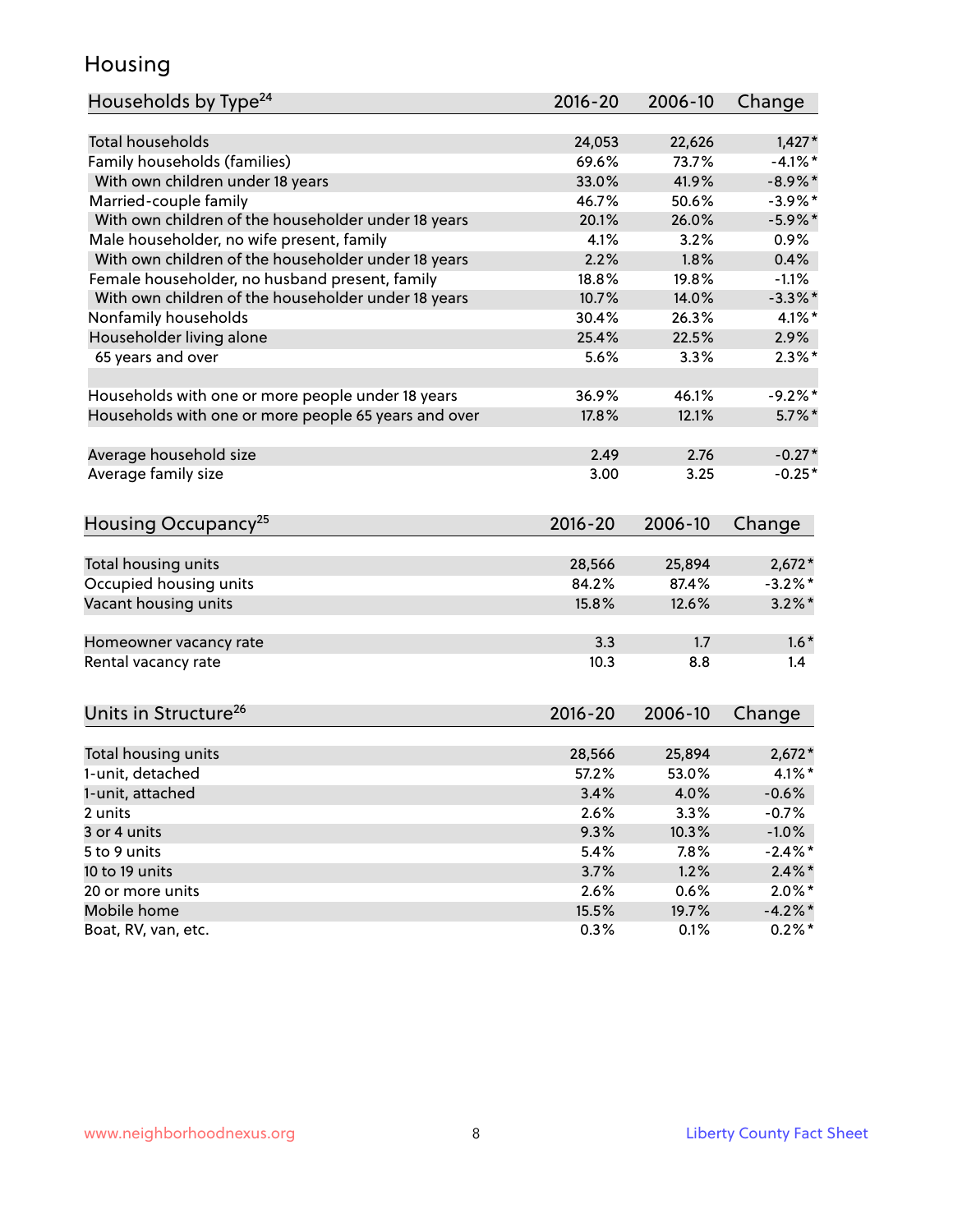# Housing, Continued...

| Year Structure Built <sup>27</sup>             | 2016-20     | 2006-10 | Change     |
|------------------------------------------------|-------------|---------|------------|
| Total housing units                            | 28,566      | 25,894  | $2,672*$   |
| Built 2014 or later                            | 5.3%        | (X)     | (X)        |
| Built 2010 to 2013                             | 5.1%        | (X)     | (X)        |
| Built 2000 to 2009                             | 16.7%       | 24.0%   | $-7.3\%$ * |
| Built 1990 to 1999                             | 28.6%       | 28.7%   | $-0.1%$    |
| Built 1980 to 1989                             | 19.6%       | 20.5%   | $-0.9%$    |
| Built 1970 to 1979                             | 14.6%       | 16.3%   | $-1.7%$    |
| Built 1960 to 1969                             | 4.2%        | 5.1%    | $-0.8%$    |
| Built 1950 to 1959                             | 3.4%        | 3.0%    | 0.4%       |
| Built 1940 to 1949                             | 1.0%        | 1.3%    | $-0.4%$    |
| Built 1939 or earlier                          | 1.6%        | 1.1%    | 0.6%       |
| Housing Tenure <sup>28</sup>                   | $2016 - 20$ | 2006-10 | Change     |
| Occupied housing units                         | 24,053      | 22,626  | $1,427*$   |
| Owner-occupied                                 | 46.0%       | 50.8%   | $-4.8\%$ * |
| Renter-occupied                                | 54.0%       | 49.2%   | 4.8%*      |
| Average household size of owner-occupied unit  | 2.46        | 2.77    | $-0.31*$   |
| Average household size of renter-occupied unit | 2.52        | 2.76    | $-0.24$    |
| Residence 1 Year Ago <sup>29</sup>             | 2016-20     | 2006-10 | Change     |
| Population 1 year and over                     | 60,708      | 62,613  | $-1,905*$  |
| Same house                                     | 72.2%       | 70.4%   | 1.8%       |
| Different house in the U.S.                    | 26.0%       | 25.3%   | 0.7%       |
| Same county                                    | 9.7%        | 9.2%    | 0.5%       |
| Different county                               | 16.3%       | 16.0%   | 0.3%       |
| Same state                                     | 6.4%        | 3.9%    | $2.5%$ *   |
| Different state                                | 9.9%        | 12.1%   | $-2.3\%$ * |
| Abroad                                         | 1.8%        | 4.3%    | $-2.5%$ *  |
| Value of Housing Unit <sup>30</sup>            | $2016 - 20$ | 2006-10 | Change     |
| Owner-occupied units                           | 11,059      | 11,498  | $-439$     |
| Less than \$50,000                             | 7.9%        | 8.9%    | $-0.9%$    |
| \$50,000 to \$99,999                           | 23.0%       | 27.9%   | $-4.9%$ *  |
| \$100,000 to \$149,999                         | 27.7%       | 29.4%   | $-1.6%$    |
| \$150,000 to \$199,999                         | 19.6%       | 20.0%   | $-0.4%$    |
| \$200,000 to \$299,999                         | 16.1%       | 9.4%    | $6.7\%$ *  |
| \$300,000 to \$499,999                         | 4.9%        | 2.7%    | $2.2\%$ *  |
| \$500,000 to \$999,999                         | 0.6%        | 1.2%    | $-0.6%$    |
| \$1,000,000 or more                            | 0.2%        | 0.5%    | $-0.4%$    |
| Median (dollars)                               | 133,700     | 120,300 | 13,400*    |
| Mortgage Status <sup>31</sup>                  | $2016 - 20$ | 2006-10 | Change     |
| Owner-occupied units                           | 11,059      | 11,498  | $-439$     |
| Housing units with a mortgage                  | 65.6%       | 74.4%   | $-8.8\%$ * |
| Housing units without a mortgage               | 34.4%       | 25.6%   | $8.8\%$ *  |
|                                                |             |         |            |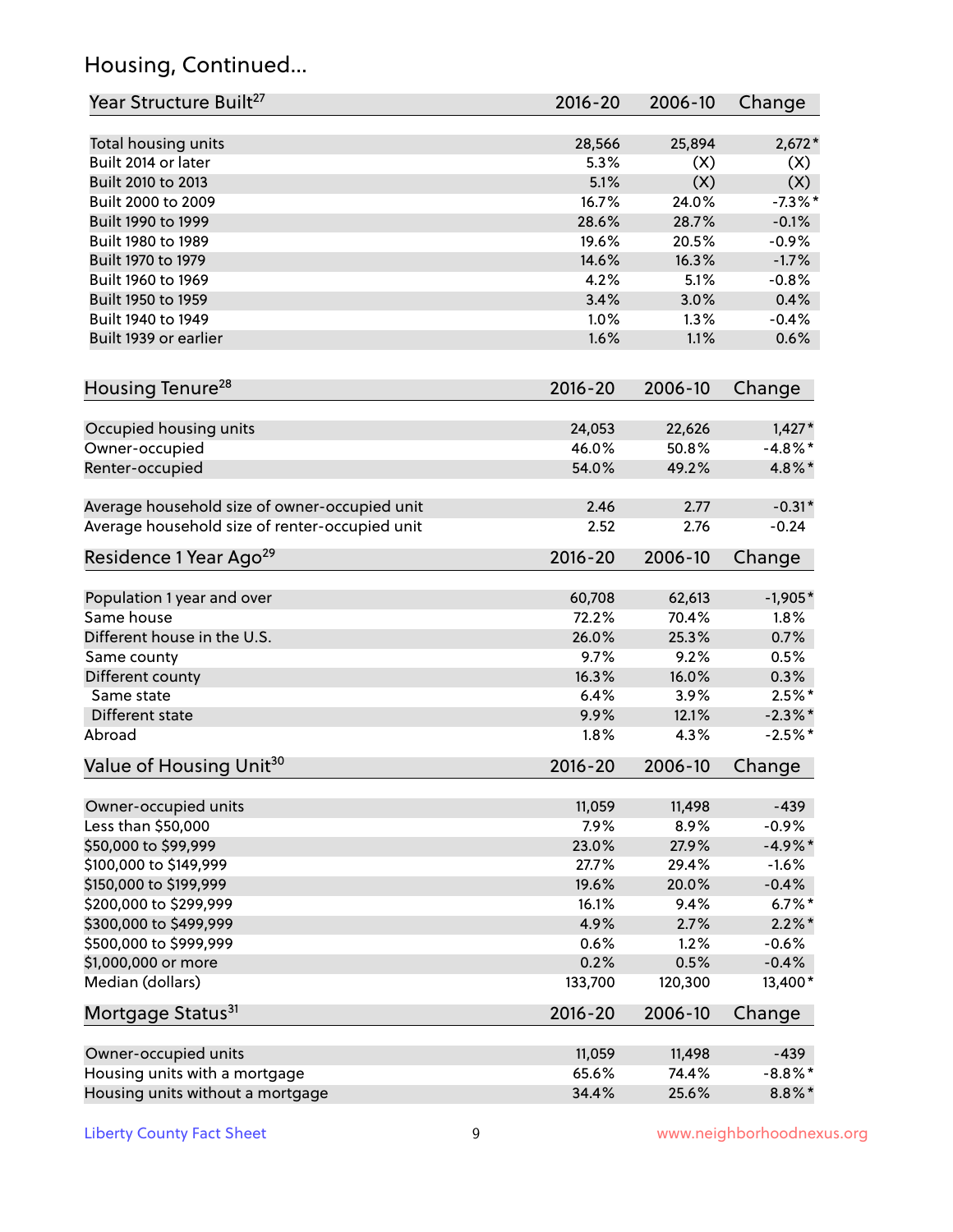# Housing, Continued...

| Selected Monthly Owner Costs <sup>32</sup>                                            | $2016 - 20$ | 2006-10 | Change      |
|---------------------------------------------------------------------------------------|-------------|---------|-------------|
| Housing units with a mortgage                                                         | 7,254       | 8,553   | $-1,299*$   |
| Less than \$300                                                                       | 0.2%        | 0.2%    | $-0.1%$     |
| \$300 to \$499                                                                        | 0.2%        | 1.2%    | $-1.0\%$ *  |
| \$500 to \$999                                                                        | 32.7%       | 37.9%   | $-5.2%$     |
| \$1,000 to \$1,499                                                                    | 40.4%       | 36.9%   | 3.5%        |
| \$1,500 to \$1,999                                                                    | 20.8%       | 16.8%   | 4.0%        |
| \$2,000 to \$2,999                                                                    | 5.3%        | 6.4%    | $-1.2%$     |
| \$3,000 or more                                                                       | 0.5%        | 0.5%    | $-0.0%$     |
| Median (dollars)                                                                      | 1,177       | 1,125   | 52          |
| Housing units without a mortgage                                                      | 3,805       | 2,945   | 860*        |
| Less than \$150                                                                       | 2.0%        | 6.5%    | $-4.4%$     |
| \$150 to \$249                                                                        | 9.1%        | 17.1%   | $-8.0\%$ *  |
| \$250 to \$349                                                                        | 21.4%       | 31.6%   | $-10.2\%$ * |
| \$350 to \$499                                                                        | 33.2%       | 29.3%   | 3.8%        |
| \$500 to \$699                                                                        | 26.5%       | 10.9%   | 15.6%*      |
| \$700 or more                                                                         | 7.7%        | 4.5%    | 3.2%        |
| Median (dollars)                                                                      | 421         | 332     | 89*         |
| Selected Monthly Owner Costs as a Percentage of<br>Household Income <sup>33</sup>     | $2016 - 20$ | 2006-10 | Change      |
| Housing units with a mortgage (excluding units where<br>SMOCAPI cannot be computed)   | 7,164       | 8,501   | $-1,337*$   |
| Less than 20.0 percent                                                                | 53.1%       | 37.9%   | 15.3%*      |
| 20.0 to 24.9 percent                                                                  | 12.1%       | 20.6%   | $-8.4\%$ *  |
| 25.0 to 29.9 percent                                                                  | 11.6%       | 11.9%   | $-0.3%$     |
| 30.0 to 34.9 percent                                                                  | 5.2%        | 5.6%    | $-0.4%$     |
| 35.0 percent or more                                                                  | 17.9%       | 24.1%   | $-6.1\%$ *  |
| Not computed                                                                          | 90          | 52      | 38          |
| Housing unit without a mortgage (excluding units where<br>SMOCAPI cannot be computed) | 3,724       | 2,892   | 832*        |
| Less than 10.0 percent                                                                | 45.9%       | 44.1%   | 1.9%        |
| 10.0 to 14.9 percent                                                                  | 25.3%       | 20.1%   | 5.2%        |
| 15.0 to 19.9 percent                                                                  | 8.2%        | 11.9%   | $-3.7%$     |
| 20.0 to 24.9 percent                                                                  | 8.2%        | 3.8%    | 4.3%*       |
| 25.0 to 29.9 percent                                                                  | 3.1%        | 6.5%    | $-3.3%$     |
| 30.0 to 34.9 percent                                                                  | 2.6%        | 4.1%    | $-1.6%$     |
| 35.0 percent or more                                                                  | 6.7%        | 9.5%    | $-2.8%$     |
| Not computed                                                                          | 81          | 53      | 28          |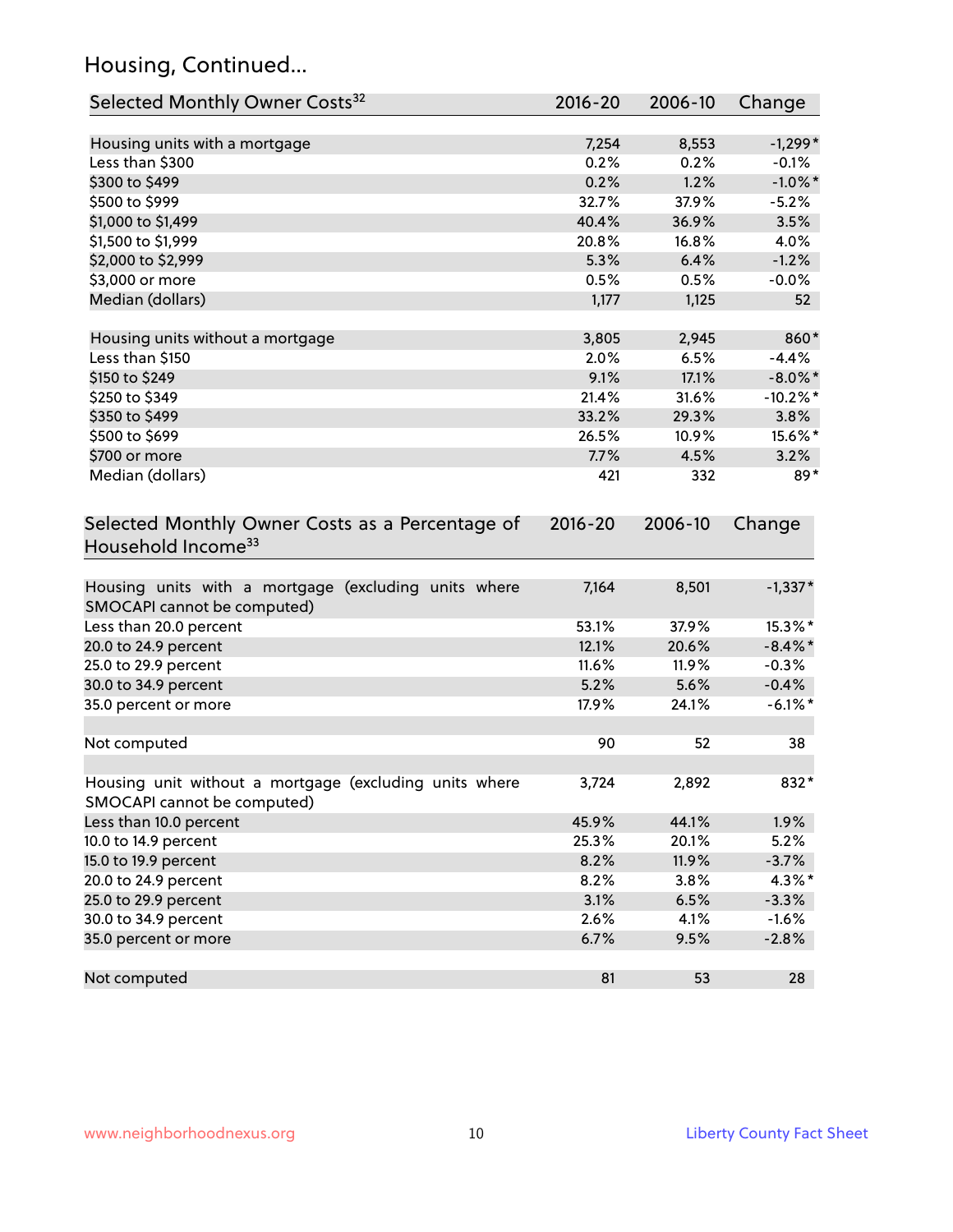# Housing, Continued...

| Gross Rent <sup>34</sup>                                                       | 2016-20     | 2006-10 | Change          |
|--------------------------------------------------------------------------------|-------------|---------|-----------------|
|                                                                                |             |         |                 |
| Occupied units paying rent                                                     | 12,492      | 10,658  | $1,834*$        |
| Less than \$200                                                                | 0.2%        | 1.7%    | $-1.6%$         |
| \$200 to \$499                                                                 | 5.0%        | 14.2%   | $-9.2%$ *       |
| \$500 to \$749                                                                 | 13.8%       | 28.4%   | $-14.6\%$ *     |
| \$750 to \$999                                                                 | 23.7%       | 34.4%   | $-10.7%$ *      |
| \$1,000 to \$1,499                                                             | 48.5%       | 19.3%   | 29.2%*          |
| \$1,500 to \$1,999                                                             | 7.3%        | 2.0%    | $5.3\%$ *       |
| \$2,000 or more                                                                | 1.4%        | 0.0%    | 1.4%            |
| Median (dollars)                                                               | 1,064       | 799     | $265*$          |
| No rent paid                                                                   | 502         | 470     | 32 <sup>2</sup> |
| Gross Rent as a Percentage of Household Income <sup>35</sup>                   | $2016 - 20$ | 2006-10 | Change          |
| Occupied units paying rent (excluding units where GRAPI<br>cannot be computed) | 12,109      | 10,339  | $1,770*$        |
| Less than 15.0 percent                                                         | 9.8%        | 13.0%   | $-3.2\%$ *      |
| 15.0 to 19.9 percent                                                           | 12.0%       | 14.0%   | $-2.0%$         |
| 20.0 to 24.9 percent                                                           | 16.5%       | 13.7%   | 2.7%            |
| 25.0 to 29.9 percent                                                           | 14.9%       | 13.1%   | 1.9%            |
| 30.0 to 34.9 percent                                                           | 10.4%       | 9.0%    | 1.4%            |
| 35.0 percent or more                                                           | 36.4%       | 37.1%   | $-0.8%$         |
| Not computed                                                                   | 885         | 789     | 96              |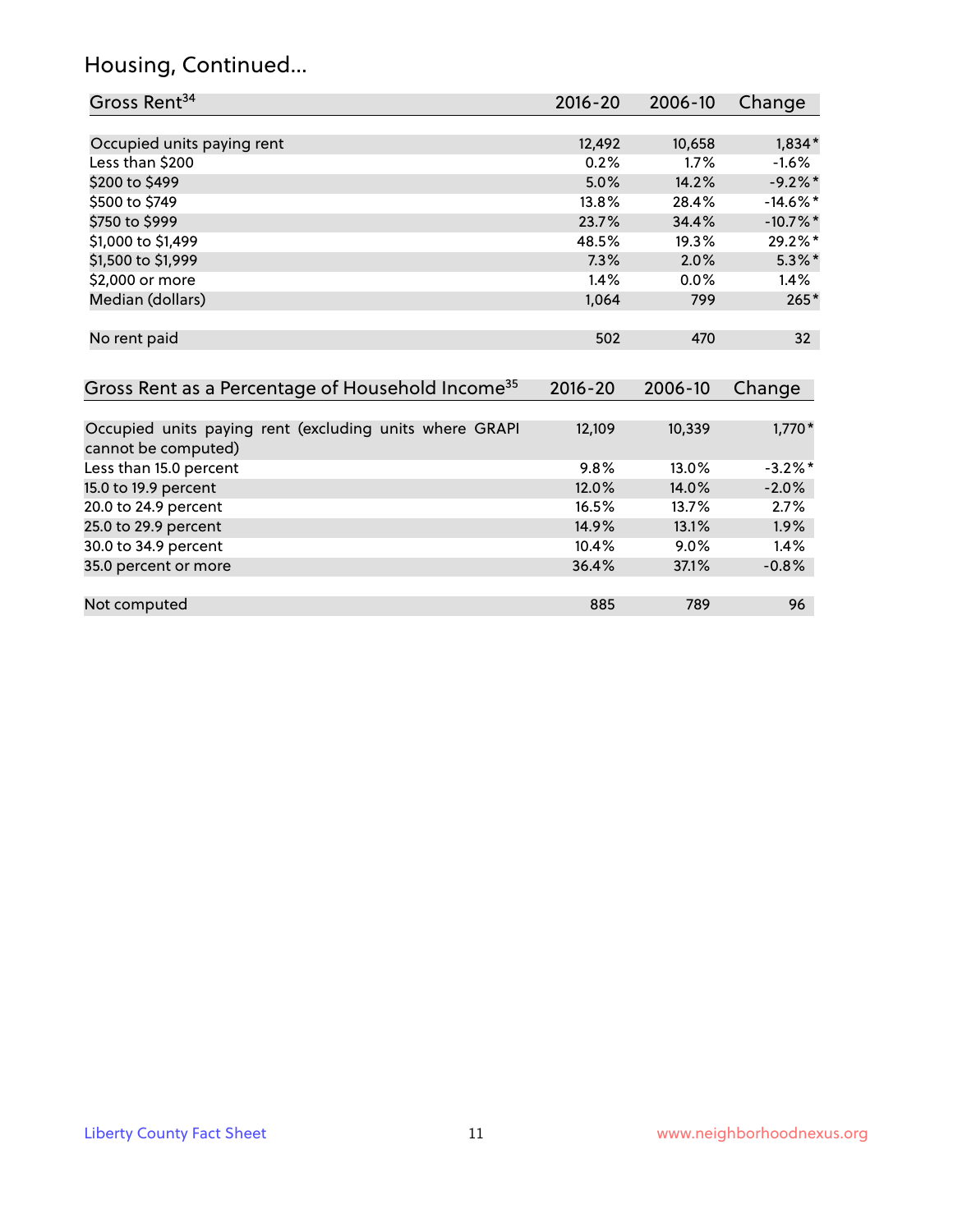# Community Involvement

| Voter Registration and Turnout <sup>36</sup> | 2020   |
|----------------------------------------------|--------|
|                                              |        |
| Active registered voters                     | 35,802 |
| Number voted in Presidential election        | 21.239 |
| Percent voted in Presidential election       | 59.3%  |

## Transportation

| Commuting to Work <sup>37</sup>           | 2016-20     | 2006-10 | Change     |
|-------------------------------------------|-------------|---------|------------|
|                                           |             |         |            |
| Workers 16 years and over                 | 28,144      | 28,537  | $-393$     |
| Car, truck, or van - drove alone          | 82.2%       | 80.5%   | $1.7\%$    |
| Car, truck, or van - carpooled            | 8.8%        | 10.4%   | $-1.6%$    |
| Public transportation (excluding taxicab) | 0.7%        | 0.4%    | 0.2%       |
| Walked                                    | 3.8%        | 3.9%    | $-0.1%$    |
| Other means                               | 1.4%        | 3.8%    | $-2.4\%$ * |
| Worked at home                            | 3.2%        | 1.1%    | $2.2\%$ *  |
| Mean travel time to work (minutes)        | 22.3        | 21.2    | 1.0        |
| Vehicles Available <sup>38</sup>          | $2016 - 20$ | 2006-10 | Change     |
|                                           |             |         |            |
| Occupied housing units                    | 24,053      | 22,626  | $1,427*$   |
| No vehicles available                     | 4.4%        | 5.9%    | $-1.5%$    |
| 1 vehicle available                       | 38.5%       | 32.6%   | $5.9\%$ *  |
| 2 vehicles available                      | 35.6%       | 41.2%   | $-5.7\%$ * |
| 3 or more vehicles available              | 21.5%       | 20.3%   | 1.2%       |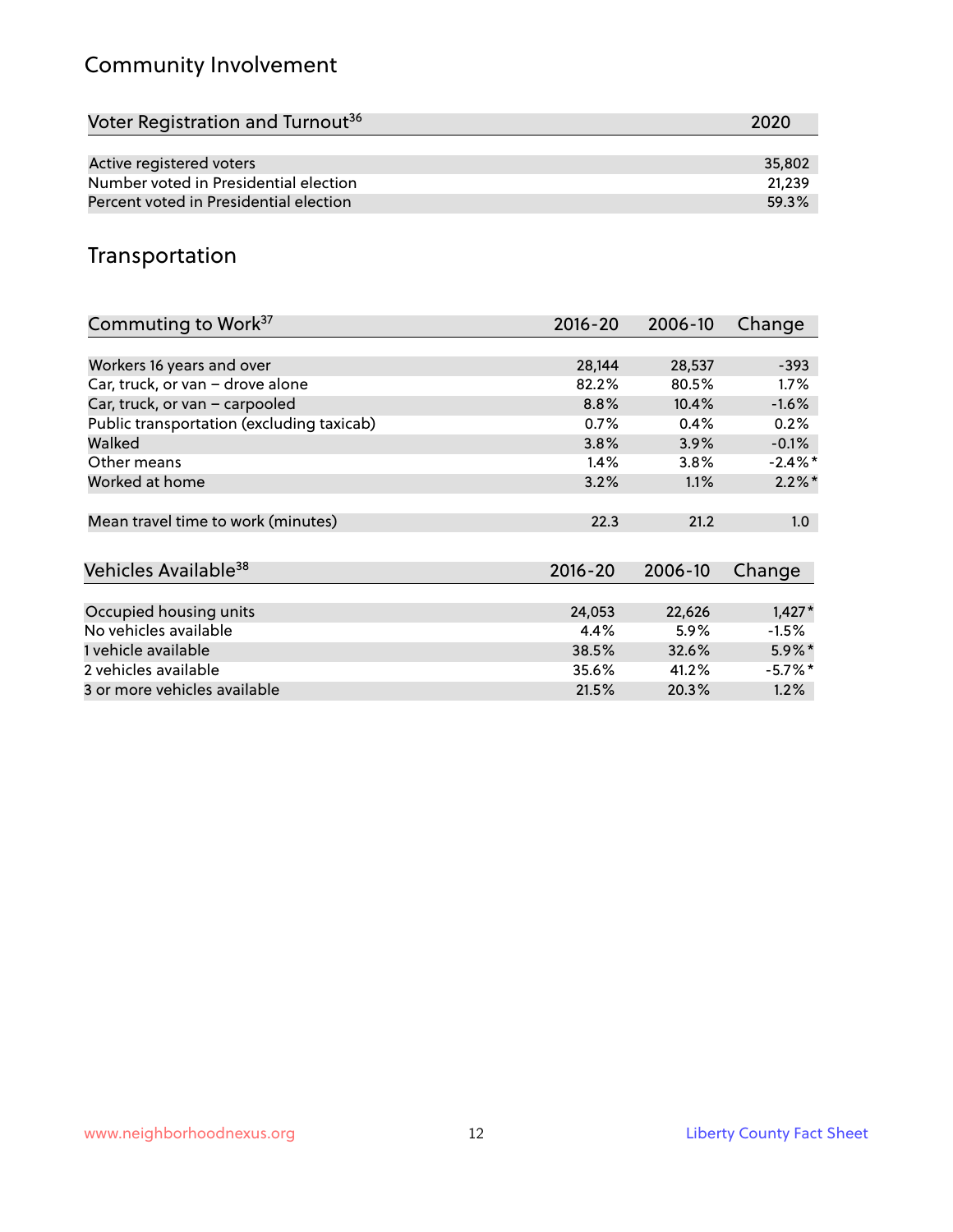#### Health

| Health Insurance coverage <sup>39</sup> | 2016-20 |
|-----------------------------------------|---------|
|-----------------------------------------|---------|

| Civilian Noninstitutionalized Population                | 55,519 |
|---------------------------------------------------------|--------|
| With health insurance coverage                          | 90.2%  |
| With private health insurance coverage                  | 70.7%  |
| With public health coverage                             | 33.7%  |
| No health insurance coverage                            | 9.8%   |
| Civilian Noninstitutionalized Population Under 19 years | 18,111 |
| No health insurance coverage                            | 5.1%   |
| Civilian Noninstitutionalized Population 19 to 64 years | 31,843 |
| In labor force:                                         | 23,399 |
| Employed:                                               | 21,214 |
| With health insurance coverage                          | 87.3%  |
| With private health insurance coverage                  | 48.9%  |
| With public coverage                                    | 14.0%  |
| No health insurance coverage                            | 12.7%  |
| Unemployed:                                             | 2,185  |
| With health insurance coverage                          | 66.3%  |
| With private health insurance coverage                  | 48.9%  |
| With public coverage                                    | 28.1%  |
| No health insurance coverage                            | 33.7%  |
| Not in labor force:                                     | 8,444  |
| With health insurance coverage                          | 87.2%  |
| With private health insurance coverage                  | 68.0%  |
| With public coverage                                    | 32.7%  |
| No health insurance coverage                            | 12.8%  |

# **Health Factors Most Recent** And The Control of the Control of The Control of The Control of The Control of The Control of The Control of The Control of The Control of The Control of The Control of The Control of The Contr

| Premature Death (YPLL before age 75 per 100,000 population, age-adjusted) <sup>40</sup> | 10,000.1 |
|-----------------------------------------------------------------------------------------|----------|
| Average number of Physically Unhealthy Days <sup>41</sup>                               | 4.7      |
| Average number of Mentally Unhealthy Days <sup>42</sup>                                 | 5.2      |
| Low Birthweight Births <sup>43</sup>                                                    | 9.3%     |
| Diabetes Prevalence <sup>44</sup>                                                       | 14.4%    |
| HIV Prevalence (per 100,000 population) <sup>45</sup>                                   | 516.8    |
| Rate, Deduplicated ER Visits for Asthma, Ages 0-17 <sup>46</sup>                        | 550.5    |